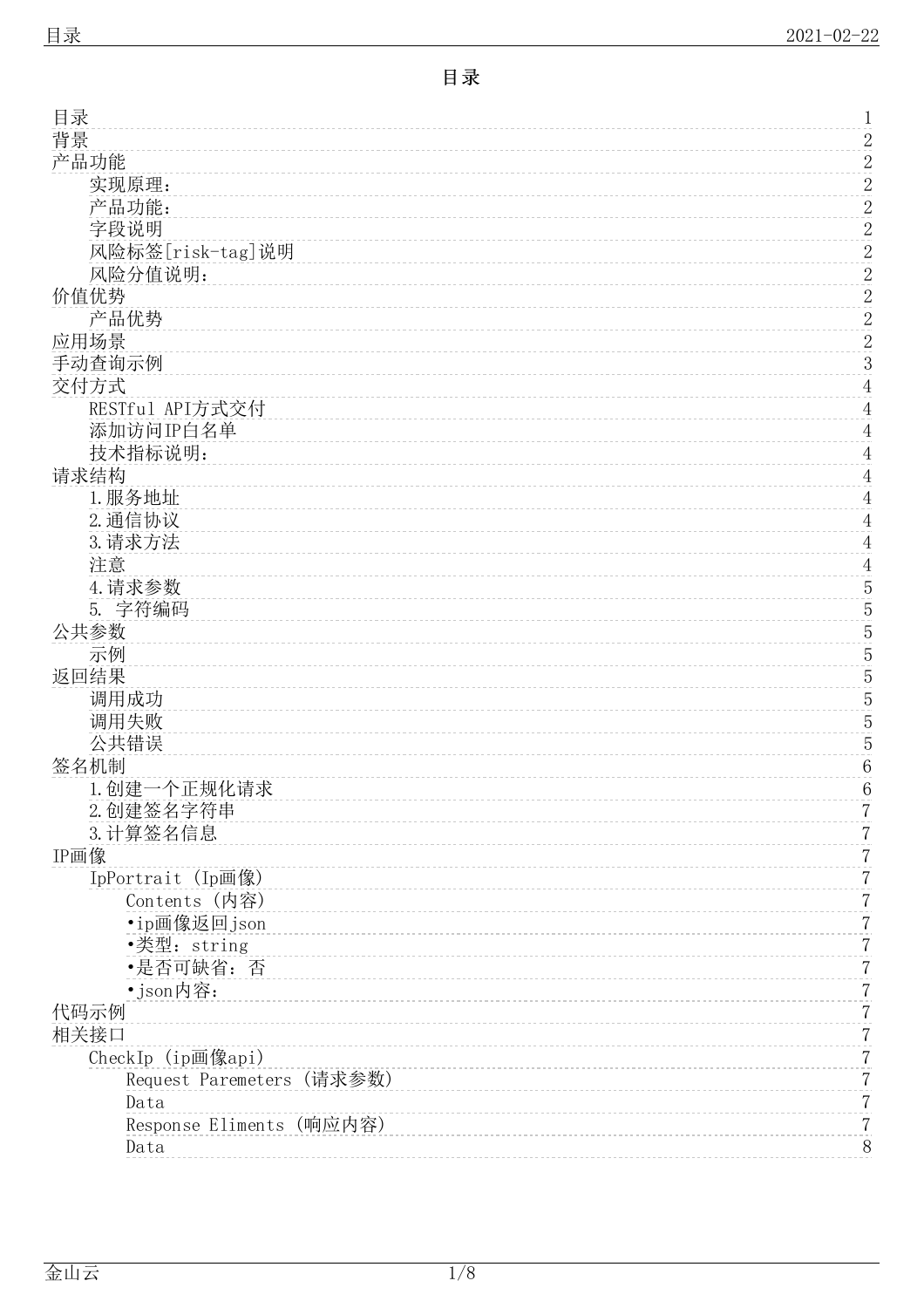# <span id="page-1-0"></span>背景

IP作为互联网空间中的地址标识,一直以来都是甲方厂商最重要的风控指标之

近年来互联网的线路资源、IP资源,已成为黑产链条精细化的一个环节,并已形成专门提供IP资源网络服务的"秒拨"动态IP黑产。此类黑产针对互联网行业帐号体系中的注册、登录等操作的具体环<br>节,使用"秒拨"动态IP技术欺骗厂商的IP识别判定策略,从而实施撞库批量注册、养号、爬虫、刷单、诈骗、薅羊毛等恶意行为,给企业造成了巨大的损失。

# <span id="page-1-1"></span>产品功能

IP画像是一款针对业务场景IP风险实时判定的产品,其通过IP被黑产持有时间与IP业务访问时间比对的方式来判断IP在访问业务时被黑产持有的可能性,同时再结合IP属性类型历史行为等来实时判断IP<br>在业务访问时刻的风险程度。产品采用秒级更新的机制,保证了风险判定的时效性问题,同时摒弃对IP进行复杂的标签标注行为,采用风险分值的方式来量化风险,解决了传统IP黑白名单场景不匹配及<br>易用性差的问题,其不仅能识别传统的代理等黑IP等欺诈行为,更能精准的

### <span id="page-1-2"></span>实现原理:

黑产IP资源平台下面会有多个提供如"秒拨"服务的IP资源池节点,虽然单个节点的IP资源数量过百万,但是在一段时间内,单个节点拥有的IP数量是有限的,而且在这段时间内,这些IP会被这个节点<br>一直持有,直到触发某些更新机制(类似缓存)。因此我们可以通过蜜罐、探针等技术手段,实时获取每个节点当前所持有的IP,并对这个IP打上被黑产持有的时间标签,同时结合已有的IP信誉库进行<br>风险分析。基于此,用户可以根据IP对业务的访问时间与被黑产的持有时间及

#### <span id="page-1-3"></span>产品功能:

。<br>"品采用打分制,用户通过上传IP进行查询,系统将返回IP、危险分值,IP类型、及地理位置(精确到地市),分值范围0-100。由于产品时效性高,为实时更新,故在查询的时候,同一个IP前后两次查 询结果可能会不同。 API实时查询示例: 返回数据(明文)

{

- "ip": "119.7.78.100",<br>"type": "家庭宽带",<br>"Location": "宇国 四川省 德阳市 旌阳区 中国联通 31.126972 104.393298 510600 CN 亚洲",<br>"risk\_score":99,<br>"risk\_level":"高"<br>"risk\_level":"高"
- 

## <span id="page-1-4"></span>字段说明

Data内容字段说明如下:

字段 しゅうしゃ しゅうしゃ こうしゅう こうこう 説明 しゅうしょく ip 所查询的IP type IP类型,包括ADSL、家庭宽带、数据中心、移动网络、企业专业、校园单位、未知 location 国家 省份 城市 区县 运营商 纬度 经度 行政区划代码 国家编码 大洲(空格分割) risk\_score 风险分数,范围0-100,得分越高被黑产持有的概率也就越高 risk\_tag 风险标签,包括代理、秒拨、机房流量等,并附捕获时间精确至秒 risk\_level 风险等级,包括高、中、低、无

#### <span id="page-1-5"></span>风险标签[risk-tag]说明

#### 标签内容 しょうしょう しょうしょう しゅうしょう しゅうしょく しゅうしゅん こうしゅう こうしゅう こうしゅう こうしゅう

代理 该IP在该时间点被网络黑产作为代理IP使用 秒拨 该IP在该时间点是网络黑产提供的秒拨IP资源(秒拨IP指,黑产利用家庭宽带拨号在一定时间内持有作恶的IP) 机房流量 该IP为IDC所属,通常正常用户流量不会从IDC发出 多开分身 在该时间使用该IP的设备,处于"多开分身"恶意设备环境(多开分身是一种作弊软件,实现在同一设备中,打开多个相同APP的,常见于薅羊毛、恶意引流等场景) 真人作弊 在该时间使用该IP的设备环境,多次命中真人作弊标签,有较大概率存在真人作弊风险 环境伪造 在该时间使用该IP的设备具有明显的改机特征(改机工具是一种提供伪造设备指纹功能的恶意软件,一些云控、云手机等群控类设备中也自带改机功能,同样会被识别标记为此标签) 伪造定位 在该时间使用该IP的设备具有以下特征,通过改机等手段实现虚拟定位或虚拟行驶 自动化脚本 在该时间使用该IP的设备具有启用模拟点击脚本(一种自动化模拟点击的工具,可以实现自动重复攻击,常见于薅羊毛、引流、恶意注册、刷量等场景)的特征

#### <span id="page-1-6"></span>风险分值说明:

针对产品对IP给出的风险分数,用户可以根据以下说明进行处置:

| 风险等级 | 分数段               | 说明                     | 外置建议                                           |
|------|-------------------|------------------------|------------------------------------------------|
| 高危   | $100^{\circ}94\%$ |                        | 该IP当前被黑产持有可能性极高 建议采取较强限制策略或直接拦截                |
| 中危   |                   |                        | 94分~79分 该IP当前被黑产持有可能性为中 使用中等限制策略 如短信验证码,人工标记复审 |
| 低危   |                   | 79分~10分 该IP当前被黑产持有可能性低 | 使用较低限制策略,如图形验证码                                |
| 正常   | 10分~0分            | 该IP近期未发现有明显风险          | 建议直接放行                                         |

# <span id="page-1-7"></span>价值优势

<span id="page-1-8"></span>产品优势

■ 易用性

去除对IP的复杂字段定义说明,量化风险值,不需要复杂的策略规则,直接根据风险值进行判定,风险分值实时更新,解决传统方案更新不及时带来的误判问题。

■ 适用性 产品的使用可忽略场景不匹配问题,去除了对IP的复杂字段定义说明,量化为风险值,不需要复杂的策略规则,直接根据风险值进行判定。

■ 唯一性<br>全国唯一能提供针对秒拨的防护能力,目前市面的IP风险标签产品无法对秒拨进行有效的识别。

## <span id="page-1-9"></span>应用场景

由于传统的IP风险标签数据产品无法对ADSL及基站等IP进行有效标签标注,黑产可使用"秒播"实现IP秒级更新从而绕过IP风控规则,实现批量账号登录,注册、撞库、领优惠券、数据爬取等操作,IP 画像能有效解决这一问题。

■批量注册

描述:使用虚假号码、通信小号、小号邮箱进行批量注册的行为;<br>策略:结合业务逻辑进行判断,建议采取一些较强的限制策略;

举例:

某个业务接口短时间内出现大量的请求, 虽然不是同一个IP, 但这些IP绝大多数都在10分以及10分以上, 那可以对这些IP进行限制。

■ 薅羊毛

描述: 通过脚本、自动化程序及群控等,控制大量垃圾账号或进行领券、交易的行为;<br>策略: 结合业务逻辑进行判断; 建议采取一些较弱的限制策略; 举例:<br>某个时间段内大量用户进行登录、领取优惠券等操作行为,虽不是同一个IP,但这些IP绝大多数都在10分以及10分以上,限制其领券操作或返回登录验证操作等。

■爬虫

描述: 通过脚本或程序自动地抓取网站信息的行为。<br>策略: 结合业务逻辑进行判断,建议采取一些较弱的限制策略,限制IP的访问请求频率 举例: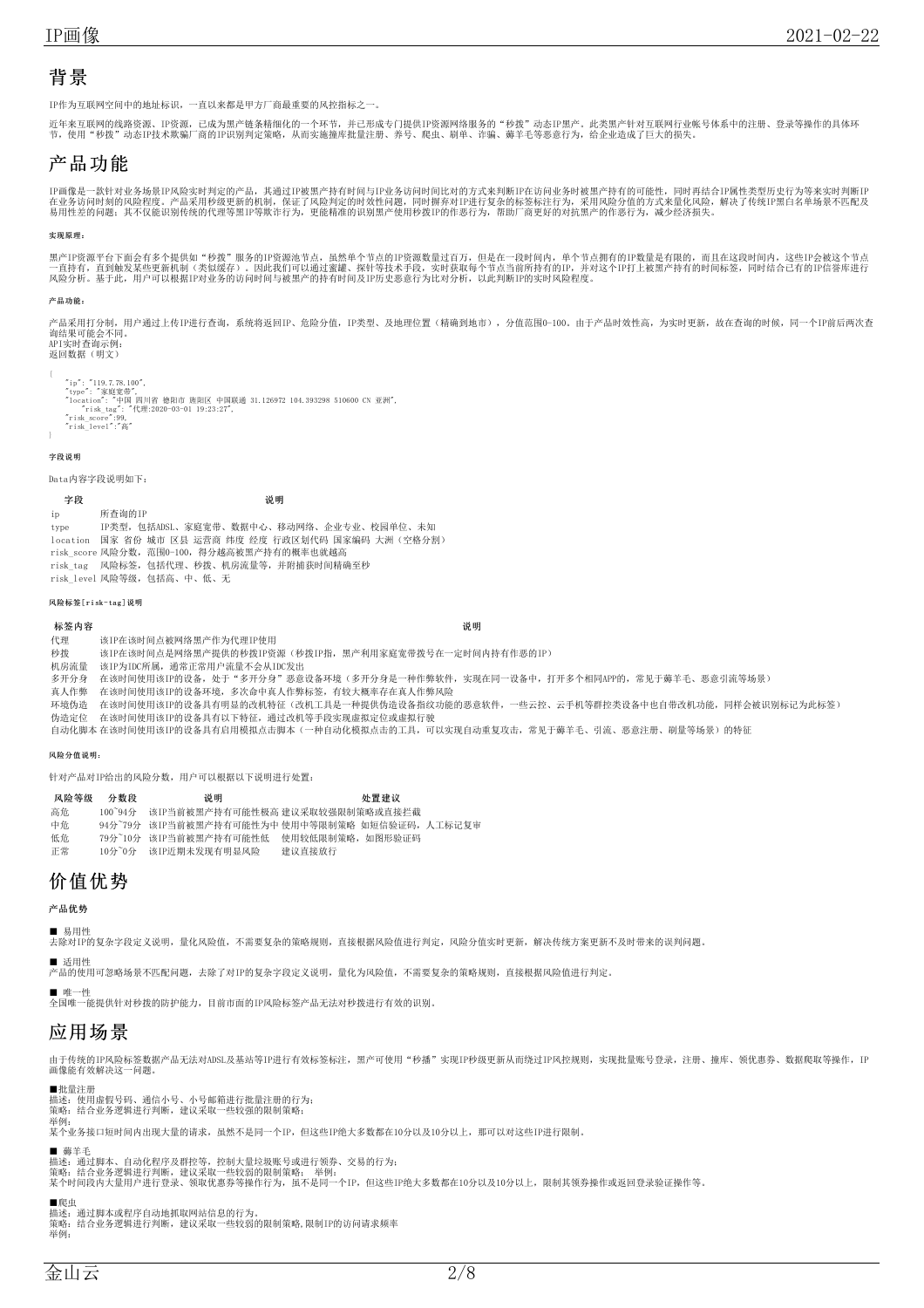某个时间段内,存在持续的大量访问操作,并且访问的IP都在10分及以上,限制IP的访问频次,如每秒只允许访问一个连接。

# <span id="page-2-0"></span>手动查询示例

黑产IP查询示例:120.9.132.181

| 查询<br>120.9.132.181<br>参数<br>参数名称<br>参数类型<br>ip<br>所查IP<br>120.9.132.181<br>IP类型<br>家庭宽带<br>type<br>88 (?)<br>risk_score<br>风险分数<br>\$<br>risk_level<br>风险等级 | 手机号风险情报<br>IP风险情报 |  |  |  |  |  |  |
|--------------------------------------------------------------------------------------------------------------------------------------------------------------|-------------------|--|--|--|--|--|--|
|                                                                                                                                                              |                   |  |  |  |  |  |  |
|                                                                                                                                                              |                   |  |  |  |  |  |  |
|                                                                                                                                                              |                   |  |  |  |  |  |  |
|                                                                                                                                                              |                   |  |  |  |  |  |  |
|                                                                                                                                                              |                   |  |  |  |  |  |  |
|                                                                                                                                                              |                   |  |  |  |  |  |  |
|                                                                                                                                                              |                   |  |  |  |  |  |  |
| risk_tag<br>风险标签<br>代理:2021-02-16 13:27:11                                                                                                                   |                   |  |  |  |  |  |  |
| 位置信息<br>中国 河北省 邯郸市 丛台区 中国联通 36.630917 114.498698 130403 CN 亚洲<br>location                                                                                    |                   |  |  |  |  |  |  |

-<br>请注意: score:风险分数, 范围0-100, 得分越高被黑产持有的概率也就越高。

 $\circledast$ 

## risk值说明:

| 手机号风险情报       |      | IP风险情报                                                |  |  |  |
|---------------|------|-------------------------------------------------------|--|--|--|
| 120.9.132.181 |      | 高危: 100~94分;该ip当前被黑产持有,建议直<br>查询<br>接拦截               |  |  |  |
|               |      | 中危: 94~79分; 该ip可能被黑产持有; 建议<br>采取较强限制策略;               |  |  |  |
| 参数            | 参数名称 | 低危: 79~10分; 该ip历史上被黑产持有过,但<br>近期未发现:建议采取较弱限制策略;       |  |  |  |
| ip            | 所查IP | 正常: 0分; 尚未发现该ip被黑产持有过; 建议                             |  |  |  |
| type          | IP举型 | 放行:                                                   |  |  |  |
| risk score    | 风险分数 | 88(?)                                                 |  |  |  |
| risk level    | 风险等级 | ₿                                                     |  |  |  |
| risk tag      | 风险标签 | 代理:2021-02-16 13:27:11                                |  |  |  |
| location      | 位置信息 | 中国 河北省 邯郸市 从台区 中国联通 36.630917 114.498698 130403 CN 亚洲 |  |  |  |
|               |      |                                                       |  |  |  |

请注意:score:风险分数,范围0-100,得分越高被黑产持有的概率也就越高。

## 黑产IP查询示例:182.85.18.24

| 182,85,18,24 |      | 查询                                                    |  |
|--------------|------|-------------------------------------------------------|--|
| 参数           | 参数名称 | 参数类型                                                  |  |
| ip           | 所查IP | 182.85.18.24                                          |  |
| type         | IP类型 | 家庭宽带                                                  |  |
| risk_score   | 风险分数 | 19(2)                                                 |  |
| risk_level   | 风险等级 | 低                                                     |  |
| risk_tag     | 风险标签 | 秒拨:2021-02-12 18:11:08                                |  |
| location     | 位置信息 | 中国 江西省 抚州市 乐安县 中国电信 27.369912 115.831926 361025 CN 亚洲 |  |

统计展示: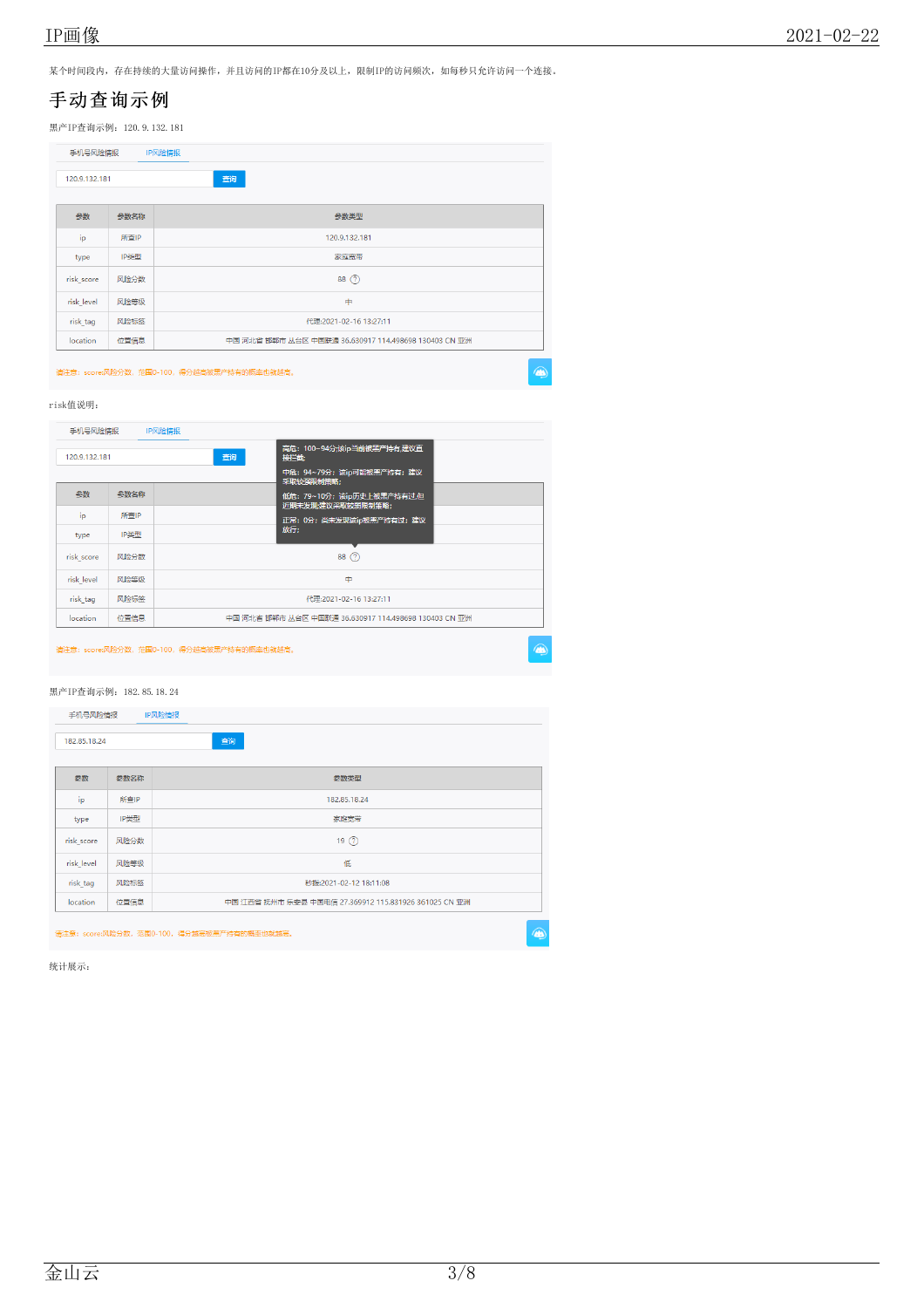

# <span id="page-3-0"></span>交付方式

## <span id="page-3-1"></span>RESTful API方式交付

客户可通过的RESTful API方式对接交付,通过线上API查询手机号,就能立刻返回对应IP的风险信息。之后厂商只需要根据自己的规则,进行相关的逻辑判断即可。<br>每个注册客户会分配一个或多个accesskey key ID (即AK秘钥),需要通过AK秘钥验证方可对接云端API。查询方式详见下图:

|            | ■ ◎ 畫山三<br>控制台首页              |                           |    | English                                                                 | 文档中心<br>消息<br>备案 | 工单 ><br>费用 ∨ | net@kingsoft.com $\sim$ |
|------------|-------------------------------|---------------------------|----|-------------------------------------------------------------------------|------------------|--------------|-------------------------|
| 三          | <b>[1] 访问控制</b>               | AK密钥管理                    |    |                                                                         |                  |              | 账号及安全                   |
| ❸          | 概览<br>$\bullet$               | AK密钥<br>对象存储密钥            |    |                                                                         |                  |              | 实名认证<br>访问控制            |
| $\bullet$  | • 人员管理<br>$\wedge$            |                           |    | 1 Access Key及密钥是您访问金山云API的凭证,具有该账户的全部的权限,请您妥善保管。并养成定时更换密钥的习惯,及时删除以前的密钥。 |                  |              | 账号组                     |
| $\bullet$  | 子用户                           |                           |    |                                                                         |                  |              | accesskeys              |
| <b>. ඔ</b> | 用户组                           | 1 2/2,最多可创建 2 个密钥<br>新建密钥 |    |                                                                         |                  |              | 退出登录                    |
| $\bullet$  | 权限管理<br>$\wedge$<br>$\bullet$ | <b>ACCESS KEY ID</b>      | 状态 | 创建时间                                                                    |                  | 操作           |                         |
| $\bullet$  | 授权                            |                           | 可用 | 2016-09-27 14:43:27                                                     |                  | 禁用           |                         |
| $\bullet$  | 굔<br>策略                       |                           | 可用 | 2016-11-23 14:41:32                                                     |                  | 禁用           |                         |

## <span id="page-3-2"></span>添加访问IP白名单

IP画像服务对查询请求实行IP白名单机制,只有白名单中IP地址才会被允许查询。用户可以在业务风险情报BRI控制台访问控制页面添加自己的IP地址白名单,如下图:

|            | ◎ 金山云<br>控制台首页 测试环境 |                                   | English | 备案 | 1721<br>消息 | 文档中心 | 工单 > | 费用 ∨ |
|------------|---------------------|-----------------------------------|---------|----|------------|------|------|------|
| 津          | <b>@ 业务风险情报</b>     | 云安全 > 业务风险情报 > 访问控制               |         |    |            |      |      |      |
| $\bullet$  | • 总览                | 注: 添加IP到白名单, 可对接金山云数据平台<br>□ 添加IP |         |    |            |      |      |      |
| $\bullet$  | • 手机号画像             | IP白名单                             | 删除      |    |            |      |      |      |
| $\bigcirc$ | • IP画像              |                                   | ŵ       |    |            |      |      |      |
| $\bullet$  | • 使用详情              |                                   |         |    |            |      |      |      |
| $\bullet$  | 访问控制                |                                   |         |    |            |      |      |      |
| $\odot$    |                     |                                   |         |    |            |      |      |      |
| $\Theta$   | 룐                   |                                   |         |    |            |      |      |      |
| $\bullet$  |                     |                                   |         |    |            |      |      |      |

## <span id="page-3-3"></span>技术指标说明:

默认QPS:1000(支持横向扩容) 延时情况:300ms以内

# <span id="page-3-4"></span>请求结构

客户调用金山云业务风险情报服务(BRI)的openAPI接口是通过向指定服务地址发送请求,并按照openAPI文档说明在请求中添加相应的公共参数和接口参数来完成的。业务风险情报(BRI)openAPI的请求结<br>构组成如下:

## <span id="page-3-5"></span>1.服务地址

<http://bri.api.ksyun.com>

## <span id="page-3-6"></span>2.通信协议

支持通过 HTTP 或 HTTPS 两种方式进行请求通信,推荐使用安全性更高的 HTTPS方式发送请求。

## <span id="page-3-7"></span>3.请求方法

业务风险情报(BRI)的openAPI同时支持GET和POST请求,推荐使用GET请求方式。

## <span id="page-3-8"></span>注意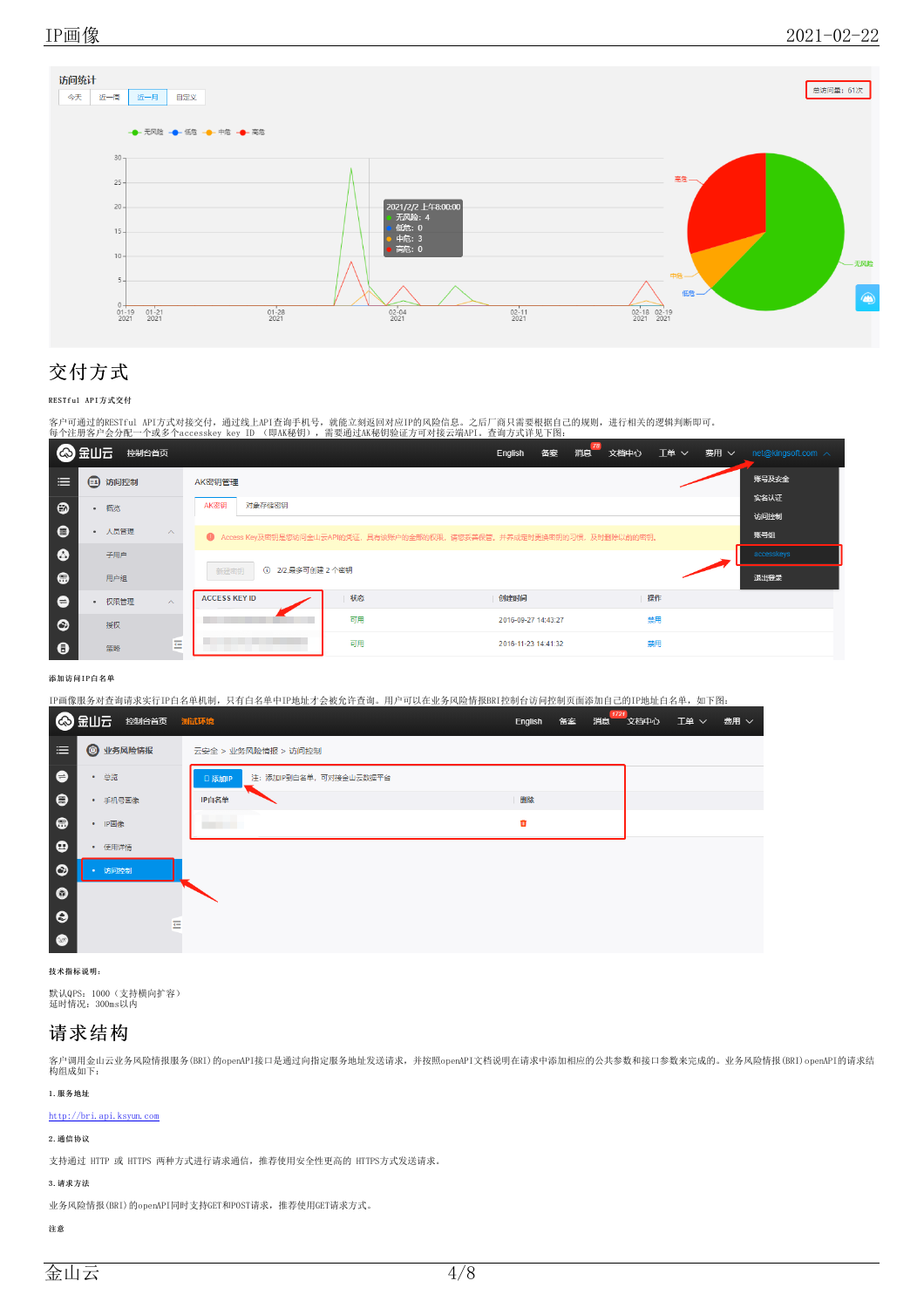• 不能混合使用两种请求方式。如果使用 GET 方式,参数均从 querystring 取得; 如果使用 POST 方式,参数均从 请求Body中取得。<br>• 如果请求方式是GET,需要对所有请求参数做URL编码;如果请求方式是POST,需要使用x-www-form-urlencoded方式进行编码。

## <span id="page-4-0"></span>4.请求参数

金山云openAPI请求包含两类参数: 公共请求参数和接口请求参数。其中,公共请求参数是每个接口都要用到的请求参数,具体可参见公共参数小节;接口请求参数是各个接口所特有的,具体见各个接口<br>的"请求参数"描述。

## <span id="page-4-1"></span>5. 字符编码

请求及返回结果都使用utf-8进行编码。

# <span id="page-4-2"></span>公共参数

参数说明 公共请求参数是每个业务风险情报(BRI)都需要使用到的请求参数。

| 名称                          | 类型      | 是否必须参数                                | 长度限制(<br>字符) | 参数格式                                                           | 描述                                                                                                    |
|-----------------------------|---------|---------------------------------------|--------------|----------------------------------------------------------------|-------------------------------------------------------------------------------------------------------|
| Action                      | String  | 是                                     | 不确定          | $[a-zA-Z]+$                                                    | 操作接口名, 与调用的具体openAPI相关                                                                                |
| Version                     | String  | 是                                     | 10字符         | YYYY-MM-DD                                                     | 接口版本号, 版本号不同接口支持的参数和返回值可能不同, 业务风险情报当<br>前只支持一个版本, 即2019-12-18                                         |
| X-Amz-Algorit String<br>hm  |         | 是                                     | 16字符         | AWS4-HMAC-SHA256                                               | 签名算法, 目前只支持一种, 即HMAC-SHA256                                                                           |
| X-Amz-Credent String<br>ial |         | 是                                     | 不确定          | st                                                             | AccessKeyId/YYYYMMDD/region/service/AWS4 reque 信任状信息,包括访问密钥ID,日期,region名称和服务名称以及结尾字符串A<br>WS4 request |
| X-Amz-Date                  | String  | 否 (用于覆盖信任状或者date hea 16字符<br>der中的日期) |              | ISO 8601 基本格式 YYYYMMDD'T'HHMMSS'Z', 如 签名日期<br>20160304T120000Z |                                                                                                       |
| X-Amz-Signatu String<br>re  |         | 是                                     | 64字符         | 16讲制编码表示                                                       | 请求签名值                                                                                                 |
| X-Amz-SignedH<br>eaders     | String  | 是                                     | 不确定          | $[a-zA-Z0-9-1]+$                                               | 需要在签名计算中包含的请求header                                                                                   |
| DrvRun                      | Boolean | 否                                     | 最长5字符        | $true(1)$ or $false(0)$                                        | 检查当前调用者是否有权限执行相关操作, 而不是真的调用执行相关操作                                                                     |

## <span id="page-4-3"></span>示例

https://bri.api.ksyun.com/?<br>Action=CheckIp&Version=2019-12-18<br>&X-Amz-Algorithm=AWS4-HMAC-SHA256<br>&X-Amz-Algorithm=AWS4-HMAC-SHA256<br>&X-Amz-SignedHeaders=host<br>&X-Amz-SignedHeaders=host<br>&X-Amz-SignedHeaders=host

&X-Amz-Signature=88f6284257863dedfc350da05d19d07f76cca622e93b829f5ce26c1a75d3da39 &接口请求参数

# <span id="page-4-4"></span>返回结果

调用金山云的openAPI服务,调用成功,返回的HTTP状态码(Status)为200;调用失败,返回4xx 或5xx的HTTP状态码(Status)。

金山云的业务风险情报(BRI)服务的调用返回的数据格式支持xml和json两种,默认返回xml格式,可通过设置HTTP Header Accept=application/json来改变返回数据格式。

## <span id="page-4-5"></span>调用成功

xml格式示例

<?xml version="1.0" encoding="UTF-8"?> <response>

<RequestId>0717e32b-e5b9-9c05-08c1-55b795ea2bed</RequestId> </ResponseMetadata> <!--返回结果数据-->  $\frac{1}{\sqrt{r}}$ 

json格式示例

{ "RequestId": "4C467B38-3910-447D-87BC-AC049166F216" /\*返回结果数据\*/

## <span id="page-4-6"></span>调用失败

调用接口失败,不会返回结果数据;HTTP请求返回一个4xx或5xx的HTTP状态码,返回的HTTP消息体中包含具体的错误代码(code)及错误信息(message);与调用成功一样还包含请求ID(RequestId),在调<br>用方找不到错误原因时,可以联系金山云客服,并提供RequestId,以便我们尽快帮您解决问题。

xml格式示例

 $\langle ?\text{xml version}="1.0"$  encoding="UTF-8"?> <response> <Error> <Code>PermissionDenied</Code><br><InnerCode>permission\_denied</InnerCode><br><Message>权限不足</Message><br></Error> <RequestId>fd229f7c-e65f-1402-1d85-8cdff25c8b59</RequestId> </response>

json格式示例

{<br>"Error": {<br>"Code": "PermissionDenied",<br>"Message": "杖限不足"<br>"Message": "杖限不足" "RequestId": "0717e32b-e5b9-9c05-08c1-55b795ea2bed" }

## <span id="page-4-7"></span>公共错误

| 错误代码(Code)错误消息(Message)                                                           |     | HTTP 状态 中文描述 (语义)<br>码   |
|-----------------------------------------------------------------------------------|-----|--------------------------|
| MissingAuthentic Request is missing 'Host' header.<br>ationToken                  | 403 | 请求header中缺少Host          |
| MissingAuthentic Request is missing Authentication Token.<br>ationToken           | 403 | 请求header中缺少认证token       |
| MissingAuthentic %s not in Http Header.<br>ationToken                             | 403 | %s不在Http header中         |
| SignatureDoesNo<br>Host' must be a 'SignedHeader' in the Authorization.<br>tMatch | 403 | 请求的SignedHeader中必须包含Host |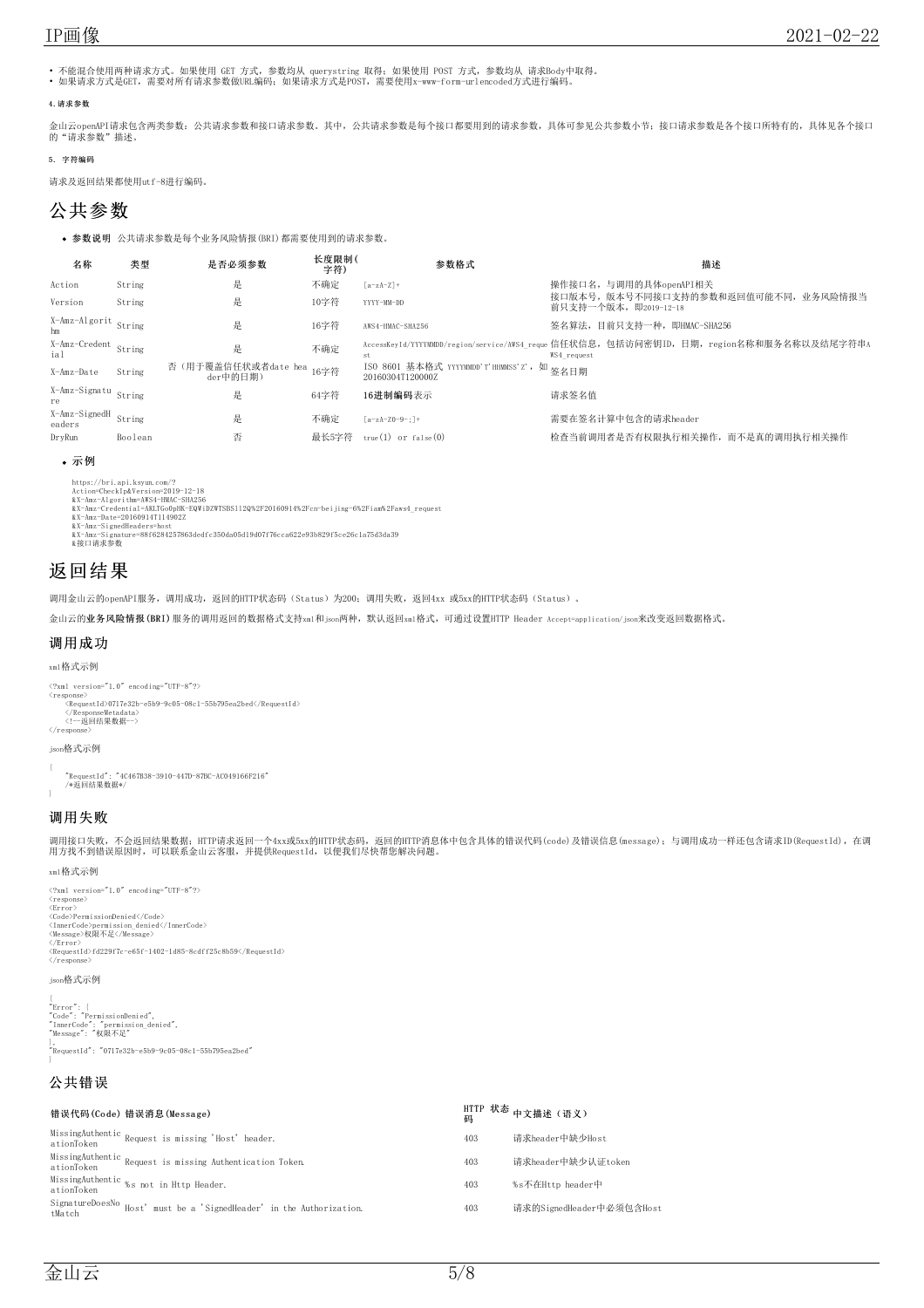| tMatch                              | SignatureDoesNo Credential should be scoped with a valid terminator: 'aws4_request', not $_{403}$<br>: %s.                               |     | 请求Authorization header中的"Credential"末尾必须是"aws4 request"                                               |
|-------------------------------------|------------------------------------------------------------------------------------------------------------------------------------------|-----|-------------------------------------------------------------------------------------------------------|
| tMatch                              | SignatureDoesNo Credential should be scoped to a valid region, not:%s.                                                                   | 403 | 请求Authorization header中的"Credential"中的Region信息无效                                                      |
| tMatch                              | SignatureDoesNo Credential should be scoped to correct service: %s.                                                                      | 403 | 请求Authorization header中的"Credential"中的Service信息无效                                                     |
| tMatch                              | SignatureDoesNo The request signature we calculated does not match the signature you pro<br>vided.                                       | 403 | 请求中提供的签名与实际计算结果不匹配                                                                                    |
| SignatureDoesNo<br>tMatch           | Signature expired:%s.                                                                                                                    | 403 | 签名已过期                                                                                                 |
| tMatch                              | SignatureDoesNo Date in Credential scope does not match YYYYMMDD from ISO-8601 version<br>of date from HTTP.                             | 403 | 请求Authorization header中的"Credential"中的Date应该是IS08601基本格式,形如<br>" YYYYMMDD "                           |
| InvalidClientTo<br>kenId            | The security token included in the request is invalid.                                                                                   | 403 | 请求中提供的AccessKeyId无效                                                                                   |
| AccessDenied                        | User: %s is not authorized to perform: %s.                                                                                               | 403 | 用户%s无权限操作该资源: %s                                                                                      |
| ture                                | IncompleteSigna Date must be in ISO-8601 'basic format'. Got '%s'. See http://en.wikipe<br>dia.org/wiki/ISO 8601.                        | 400 | Date必须符合ISO 8601基本格式, 参考: http://en.wikipedia.org/wiki/ISO 8601                                       |
| ture                                | IncompleteSigna KSC query-string parameters must include %s. Re-examine the query-string 400<br>parameters.                              |     | 查询条件中缺少签署信息,查询条件中必须包含" X-Amz-Algorithm"、" X-Amz-Creden<br>tial "、"X-Amz-SignedHeaders"、"X-Amz-Date"信息 |
| IncompleteSigna<br>ture             | Unsupported ksc 'algorithm': %s.                                                                                                         | 400 | 只支持如下签名算法: AWS4-HMAC-SHA256                                                                           |
| IncompleteSigna<br>ture             | Authorization header requires 'Credential' parameter. Authorization=%s.                                                                  | 400 | 请求Authorization header中需要包含"Credential"参数                                                             |
| ture                                | IncompleteSigna Credential must have exactly 5 slash-delimited elements, e.g. accesskey<br>id/date/region/service/aws4 request, got: %s. | 400 | 请求Authorization header中中"Credential"至少包含5项以斜杠分隔的元素, 如: ke<br>yid/date/region/service/aws4 request     |
| IncompleteSigna<br>ture             | Authorization header format error.                                                                                                       | 400 | 请求Authorization header的格式错误                                                                           |
| ture                                | IncompleteSigna Authorization header requires existence of either a 'X-Amz-Date' or a 'D<br>ate' header, Authorization=%s                | 400 | 请求中缺少"X-Amz-Date"或者"Date" header信息                                                                    |
| IncompleteSigna<br>ture             | Authorization header requires 'Signature' parameter. Authorization=%s                                                                    | 400 | 请求Authorization header中缺少"Signature"信息                                                                |
| ture                                | IncompleteSigna Authorization header requires 'SignedHeaders' parameter. Authorization=% 400<br>s                                        |     | 请求Authorization header中缺少"SignedHeaders"信息                                                            |
| ServiceUnavaila Exception %s<br>ble |                                                                                                                                          | 500 | 服务暂不可用                                                                                                |
| ble                                 | ServiceUnavaila Auth Service is unavailable because of an unknown error, exception or fa 500<br>ilure                                    |     | 验签或授权服务暂不可用                                                                                           |
| ble                                 | ServiceUnavaila Request was rejected because it referenced an 'InnerApi' that does not h $_{404}$<br>ave an internal service             |     | 请求被拒绝, 因其引用的InnerAPI无内部服务。                                                                            |
| ble                                 | ServiceUnavaila OpenAPI or Service is unavailable because of an unknown error, exception 500<br>or failure.                              |     | openAPI或服务暂不可用。                                                                                       |
|                                     | DryRunOperation Request would have succeeded, but DryRun flag is set                                                                     | 412 | 请求本可成功, 但由于设置DryRun标记未成功                                                                              |
| NoSuchEntity                        | Request was rejected because it referenced an 'InnerApi' that does not e<br>xist.                                                        | 404 | 请求被拒绝, 因其引用的InnerAPI不存在                                                                               |
| LimitExceeded                       | Request was rejected because the request speed of this openAPI is beyond<br>the current flow control limit.                              | 409 | 请求被拒绝, 因该openAPI接口访问速度已达到流控上限                                                                         |
| rValue                              | InvalidParamete An invalid or out-of-range value was supplied for the input parameter %                                                  | 400 | 输入参数%s的值无效、不合法或者超出范围                                                                                  |
| InvalidMethod                       | The method %s for is not valid for this web service.                                                                                     | 400 | Method %s对当前web服务无效                                                                                   |
|                                     | $\emph{MissingParameter \&\small \texttt{An value must be supplied for the input parameter \%s.}}$                                       | 400 | 输入参数 %s的值不能为空                                                                                         |
| ameter                              | InvalidQueryPar The query parameter %s is malformed or does not adhere to KSC standard                                                   | 400 | 查询参数 %s格式不对、不存在或者不符合金山云标准                                                                             |
|                                     | ServiceTimeout Internal Service is unavailable because of time out.                                                                      | 500 | 内部服务由于超时暂不可用                                                                                          |

# <span id="page-5-0"></span>签名机制

身份与访问管理的openAPI调用采用AWS签名算法版本4,具体可以参考AWS文档,支持GET和POST两种HTTP方法,GET方法所有请求参数包括signature放置在url中,POST方法则将Signature以名为 authorization header的形式放置在header中,其主要区别在于GET方式处理的请求url长度不能过长。 签名计算的主要流程如下:

## <span id="page-5-1"></span>1.创建一个正规化请求

在签名前,首先将请求进行正规化格式化,目的是让签名计算过程无二意,其主要过程伪代码如下:

 $\label{eq:1} \text{C} \text{anonicalRequest} = \text{HTTPRequestWeb} + \text{'\texttt{n'} + \texttt{C} \text{anonicalURLI + '}\texttt{n'} + \texttt{C} \text{anonicalQueryString + '}\texttt{n'} + \texttt{C} \text{anonicalHeaders + '}\texttt{n'} + \texttt{SignedHeaders + '}\texttt{n'} + \texttt{H} \texttt{x}\\ \texttt{D} \texttt{C} \texttt{D} \texttt{C} \texttt{D} \texttt{D} \texttt{D} \texttt{A} \texttt{D} \texttt{D} \texttt{A} \texttt{D} \texttt{D} \texttt{A} \texttt{D} \text$ 

Hash指代计算哈希的算法, 目前使用SHA-256, HexEncode是对哈希值进行用16进制编码(使用小写字母)。

#### 具体步骤如下

1.抽取HTTP请求方法(如GET、PUT、POST)结尾附加"换行符"

2. URI绝对路径进行URI编码得到正规化URI, 如果绝对路径为空, 那么使用前斜线"/", 结尾附加"换行符"

3.构建正规化Querystring,结尾附加"换行符"

URI编码每一个querystring参数名称和参数值(注: GET方式需要包含哈希算法、信任状、签名日期和签名header等全部参数)<br>按照ASCII字节顺序对参数名称严格排序<br>将排序好的参数名称和参数值用=连接,按照排序结果将"参数对"用&连接

4. 构建正规化headers, 结尾附加"换行符", 伪代码如下:

CanonicalHeaders = CanonicalHeadersEntry0 + CanonicalHeadersEntry1 + ... + CanonicalHeadersEntryN

## 其中:

CanonicalHeadersEntry = Lowercase(HeaderName) + ':' + Trimall(HeaderValue) + '\n'

lowercase表示将header名字转为小写字母,trimall表示去掉header值前和值后的白空格,并将header值里面的连续白空格变成单空格,但是不去掉双引号中间的任何空格,且最后的正规化headers是 按照header名称排序后的结果

5.添加签名headers,结尾附加"换行符"。签名header是包含在正规化headers中名称列表,其目的是指明哪些header参与签名计算,从而忽略请求被proxy添加的额外header,其中host、x-amz-date o. https://www.pincater.st.com/pincater.com/pincater.com/pincater.com/pincater.com/<br>两个header如果存在则必须添加进来, 伪代码如下

SignedHeaders = Lowercase(HeaderName0) + ';' + Lowercase(HeaderName1) + ";" + ... + Lowercase(HeaderNameN)

#### 然后处理请求body,如下

6. 对请求body使用哈希算法(SHA256)计算哈希值,并将二进制哈希值结果用16进制编码表示出来(且不使用大写字符),伪代码

HashedPayload = Lowercase(HexEncode(Hash(requestPayload)))

此时,

将上述i-vi步骤的结果连接成一个字符串,即为正规化请求(Canonical Request)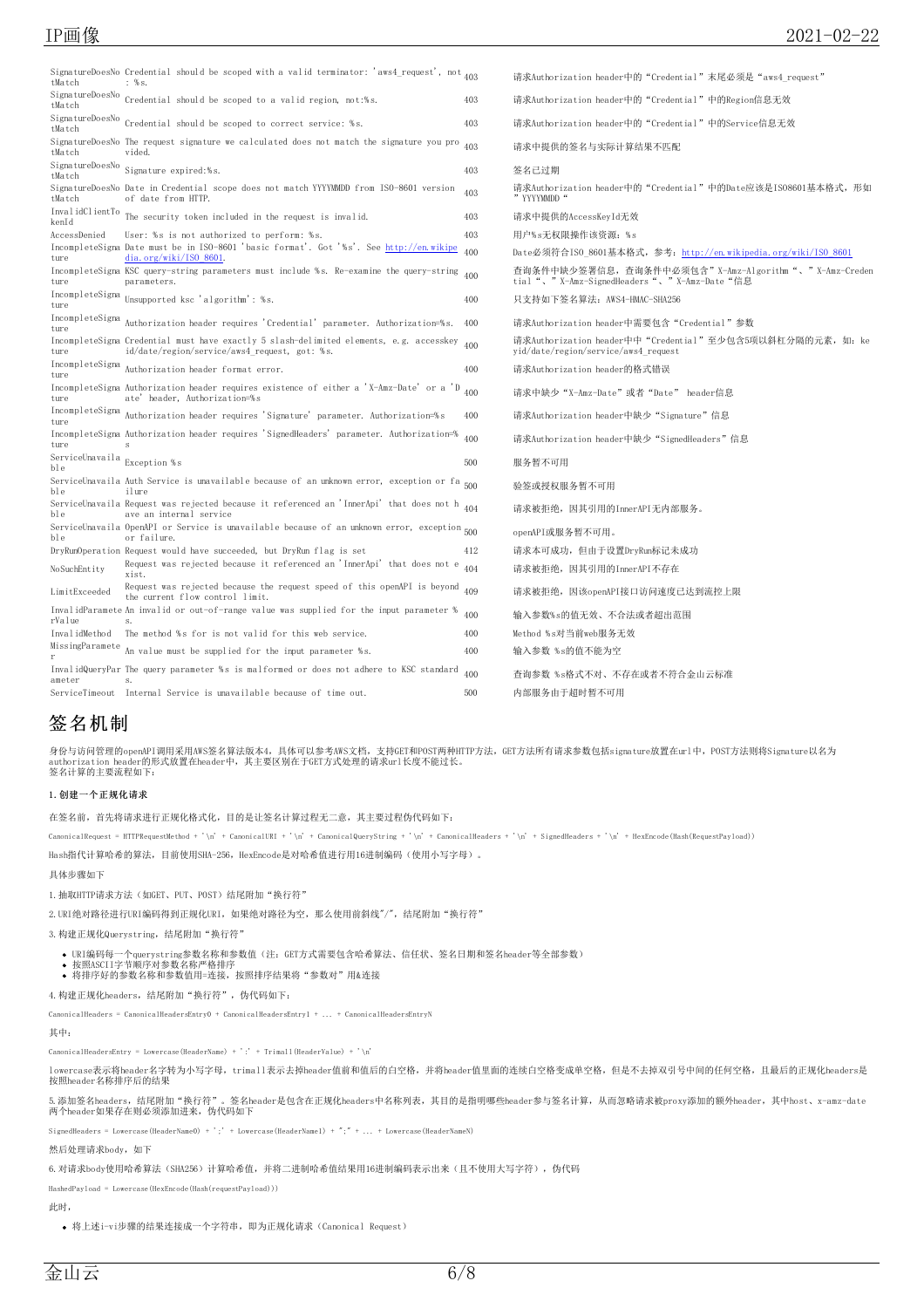将vii步的正规化请求使用vi步的哈希算法计算哈希值

## <span id="page-6-0"></span>2.创建签名字符串

签名字符串主要包含请求以及正规化请求的元数据信息,由签名算法、请求日期、信任状和正规化请求哈希值连接组成,伪代码如下:

StringToSign = Algorithm + '\n' + RequestDate + '\n' + CredentialScope + '\n' + HashedCanonicalRequest

其中,签名算法(Algorithm)为AWS4-HMAC-SHA256,请求日期(RequestDate)格式YYYYMMDD'T'HHMMSS'Z' ,信任状(CredentialScope)格式为YYYYMMDD/region/service/aws4\_request(包括请求日期<br>(ISO 8601 基本格式)),正规化请求哈希值为上述1中第viii步的结果(注意结尾不附加"换行符");

## <span id="page-6-1"></span>3.计算签名信息

在计算签名前,首先从私有访问密钥(secret AccessKey)派生出签名密钥(signing key),而不是直接使用私有访问密钥;之后使用签名密钥和2中计算的签名字符串来计算签名值,具体计算过程如 下

1. 生成签名密钥, 伪代码如下

kSecret = *Your KSC Secret Access Key*<br>kDate = HMAC("AWS4" + kSecret, Date)<br>kRegion = HMAC(kDate, Region)<br>kService = HMAC(kRegion, Service)<br>kSigning = HMAC(kService, "aws4\_request")

其方式是通过HMAC算法依次生成下一个HMAC的key值(第一个为私有访问密钥字符串),而data值则依次为信任状中的各项内容(日期、region、服务、结尾字符串);HMAC算法采用HMAC-SHA256,返回<br>值为哈希值二进制形式(256bit,32字节),不需要做8/16进制编码显示。

2.计算签名,伪代码如下:

signature = HexEncode(HMAC(derived-signing-key, string-to-sign))

使用HMAC-SHA256算法, 以签名密钥作为key, 签名字符串作为data计算签名, 签名后的二进制哈希值结果以16进制编码输出。

# <span id="page-6-2"></span>IP画像

## <span id="page-6-3"></span>IpPortrait (Ip画像)

<span id="page-6-4"></span>Contents (内容)

<span id="page-6-5"></span>•ip画像返回json

<span id="page-6-6"></span>• 类型: string

<span id="page-6-7"></span>•是否可缺省:否

<span id="page-6-8"></span>•json内容:

字段 しゅうしゃ しゅうしゃ こうしゅう こうこうしゅう 説明

ip 所查询的IP type ip类型:包括家庭宽带、数据中心、移动网络、企业专业、校园单位、未知 location 国家 省份 城市 区县 运营商 纬度 经度 行政区划代码 国家编码 大洲('空格'分割) risk\_tag 风险标签:包括代理、秒拨、机房流量、无,并附捕获时间精确至秒 risk\_score 风险分数:0-100 得分越高黑产持有概率越高 risk\_level 风险等级:高、中、低、无风险 user 用户id

# <span id="page-6-9"></span>代码示例

import requests<br>
import transactor (NS4Auth mapport AWS4Auth mapport time<br>
import is<br>  $\# \texttt{ak} = \ { \ } \texttt{your} \ \texttt{ak'} \$ <br>  $\# \texttt{ak} = \ { \ } \texttt{your} \ \texttt{ak'} \$ <br>  $\texttt{url} = \ { \ } \texttt{http://bri.api.ksym.com'} \ \texttt{very} \ \texttt{very} \ \texttt{very} \ \texttt{very} \ \texttt{very} \ \texttt{very} \ \texttt{$ 

# <span id="page-6-10"></span>相关接口

<span id="page-6-11"></span>Check Ip (ip画像api)

#### <span id="page-6-12"></span>Request Pa rem eters (请求参数)

<span id="page-6-13"></span>Da ta

- 所要查询的ip地址及其时间信息
- 
- 
- 类型:string 是否可缺省:否 说明:请求字符串为json序列化之后的字符串; 要序列化的json:

[{<br>"ip": "61.145.48.124",<br>"t": "1575010666"<br>}, { "ip": "61.145.49.125",<br>"t": "1575010685"<br>}]

请求字符串:

'[{"ip":"61.145.48.124","t":"1575010666"},{"ip":"61.145.49.125","t":"1575010685"}]'

注: t: 时间戳,精确到秒,目前支持查询两周内IP风险分数;查询时请上传当前时间戳参数; (如不上传t则默认当前时间)

<span id="page-6-14"></span>Response Eliments (响应内容)